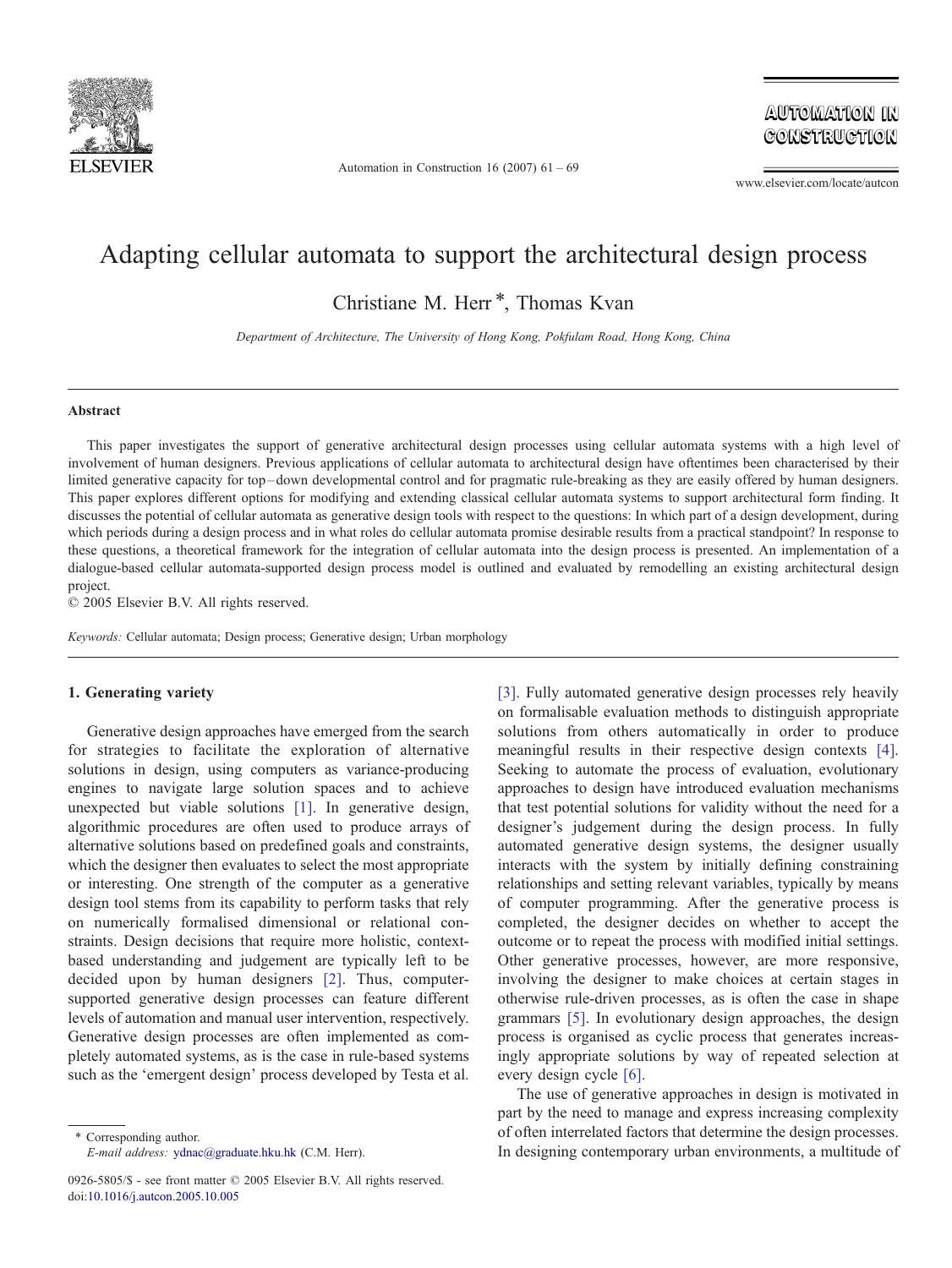requirements and constraints have to be observed, that can often overwhelm designers [\[1\].](#page--1-0) In this context, cellular automata (CA) have received attention from architects and urban planners as a generative strategy that is characterized by the simplicity of its mechanisms on one hand and the potential complexity of its outcomes on the other. Driven by local communication between cells over time, behaviour in CA is based on often strikingly simple rules executed in parallel by cells arranged within larger grids. Relying on geometrical neighbourhoods to determine individual cell states, CA are inherently spatial, context-sensitive systems. Originally developed by the mathematicians Ulam and von Neumann [\[7\],](#page--1-0) CA have been applied to a wide range of fields to study complex phenomena, ranging from physics to biology and have found some application in Architecture as described in Section 3 below. As a generative design tool, CA are typically used in the form of volumetric models that transcend traditional types of models in that individual volumetric units are capable of changing their properties according to predefined rules. Representing a standard approach for experimentation in generative design, CA have been used mainly to explore variations of possible solutions resulting from the tempo-spatial development of initial setups over time. Design constraints are typically implemented in a bottom-up manner in form of simple rules that govern the local behaviour of each cell. The overall outcome of a CA system, however, is often complex and difficult to predict from these rules. Similar to shape grammars, CA are characterised by deterministic rule sets that are capable of producing unexpected results. The interdependencies of neighbouring cell states, however, provide more localized evaluation mechanisms. This characteristic supports local instead of global control models, and is seen as a future opportunity to further generative architectural design [\[8\]](#page--1-0). As a generative design strategy, CA are typically chosen for tasks that involve simple constraints operating on large numbers of elements, where differentiation and variety are sought [\[9\]](#page--1-0).

With CA processes yielding potentially surprising results, CA-supported design processes typically emphasise experimentation and exploration of solution spaces. CA systems developed for design or planning purposes are usually implemented as fully automated generative systems. After initial variables are set, the CA process is run without a designer's interaction for either a specified time or until a desired situation has been reached. Without the feedback of a designer during run-time, however, self-sufficient CA tools are unlikely to produce desirable, practically useful architectural designs. Desirable outcomes in the context of this investigation involve primarily improved contextual relevance of generative CA outcomes as well as a more responsive and flexible design process. This paper explores alternatives to current models of CA-supported design processes. While Section 2 outlines possibilities of adapting CA to suit architectural design tasks in terms of modelling, Sections 3 and 4 deal with the role CA have played in architectural design processes so far and introduce a more dialogue-based alternative. Section 5 introduces an example implementation of the proposed design process.

#### 2. From generic to specific models

While design and research on CA in architecture have mostly relied on abstract classic models, other fields have developed their own, more problem-specific types of models. This section examines several modifications to classical CA models that have resulted from the need to describe more specific contexts in other fields. Such modifications and extensions, especially those explored in architecture-related fields, can be useful to inform future architectural research in this area. Rather than attempting to give a complete overview, the focus is on how areas of applications have resulted in the development of alternative CA models. Classic CA systems rely on discrete (non-continuous) notions of time and space in combination with simple transition rules and very limited numbers of states. At this highly reduced abstraction level CA oftentimes fail to satisfy experimenters in terms of their capacity to model more differentiated phenomena. To deal with this issue, a number of modifications and extensions are available to better fit the nature of more concrete problems and situations. Numerous CA applications have been developed in the fields of urban planning and geography, which have typically focused on capturing the dynamic and non-linear properties of urban growth processes [\[10\].](#page--1-0) Next to modelling and simulating urban growth, CA models have been used to evaluate the consequences of potential planning scenarios. Such models are usually based on previous observations of urban growth processes and combine traditional statistic models with CA to capture process characteristics related to spatial relationships. These models differ from classic CA in that they are typically adapted to particular situations by defining specific transition rules, a larger number of possible states—usually describing types of land use—or different definitions of local and global neighbourhoods. Cell neighbourhoods may become extended 'interaction neighbourhoods' that can be more extensive than the classic neighbourhoods which are based on immediate adjacency. Further extensions to generic classical models include alternative state transition models: stochastic or majority models, for example, aim to describe continuous processes. CA applications are increasingly concerned with empirical applications rather than theoretical explorations [\[11\],](#page--1-0) which has resulted in further extensions of these models with agent-based simulations. Cells that are able to change their position in model space as well as their transition rules are of particular interest in studies of pedestrian or motor traffic behaviour. For this purpose, cells may also be able to remember their history and to refer to past events in their decision making.

While a large number of attempts have been targeted at extending the discrete notion of time in classic CA models, neighbourhood relationships and over-simplified transition rules, only few researchers have investigated spatial models different from classical grid lattices. For some tasks, CA models may be combined with other spatial modelling techniques into hybrid concepts. In this context, O'Sullivan [\[12\]](#page--1-0) has explored graph automata, a combination of CA and graph theory, to approach a more natural variety of spatial